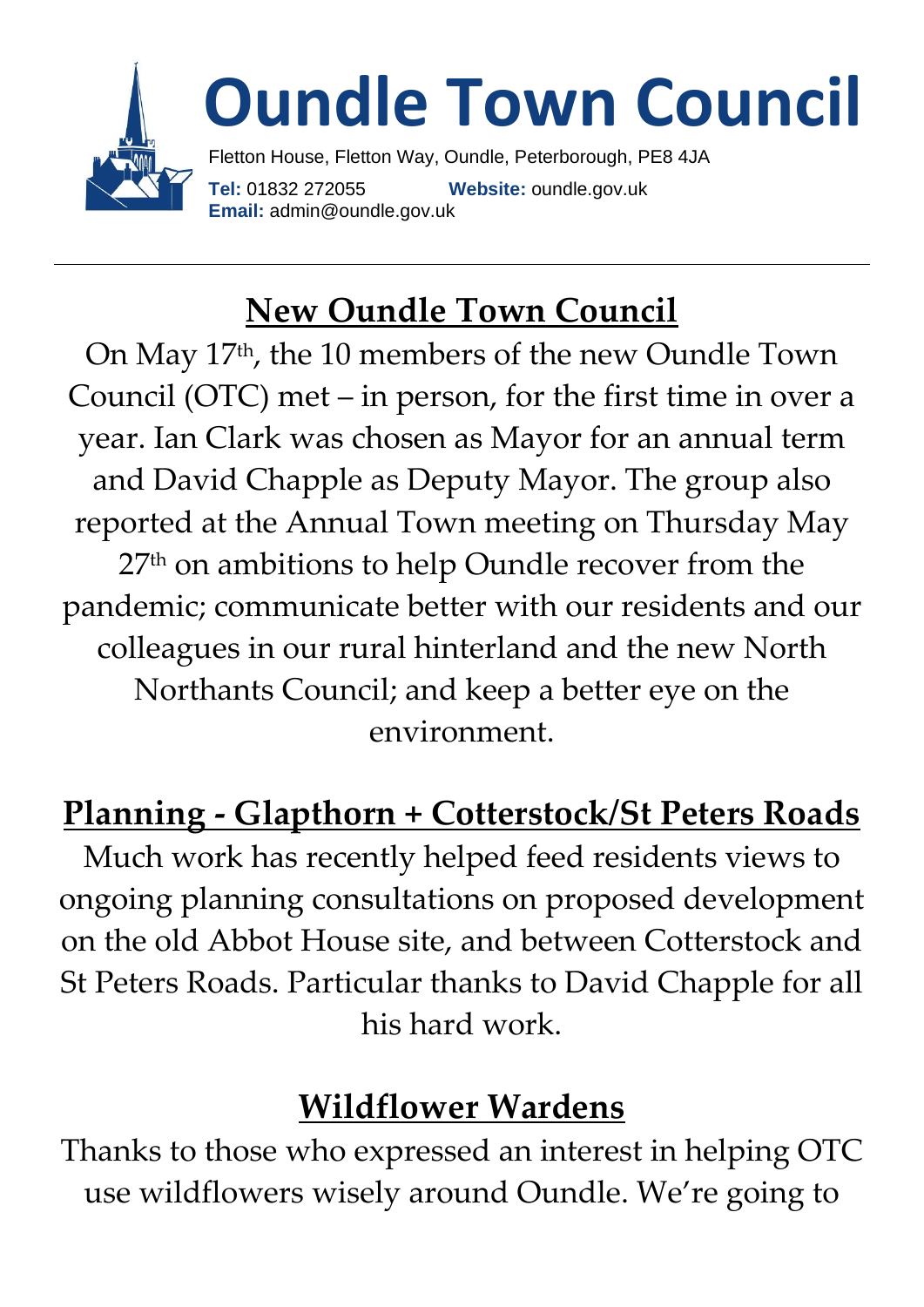focus on two or three test sites around St Christopher's Drive and the Rec, each one about the size of the Bloomin' Oundle sites on the corner of Kings Road. Some keen seed experts are looking at the best mix of annuals/perennials for each site, and over the summer we'll mark the sites out and seed for next year. This experience will allow a fuller programme in 2022; and together with Bloomin Oundle's experience, help Highways be ambitious in wilding more verges.

### **loveOundle.org**

Huge thanks to the Oundle Business Association (and Ellie Wickes) for the brilliant new Oundle video – have a look at loveOundle.org